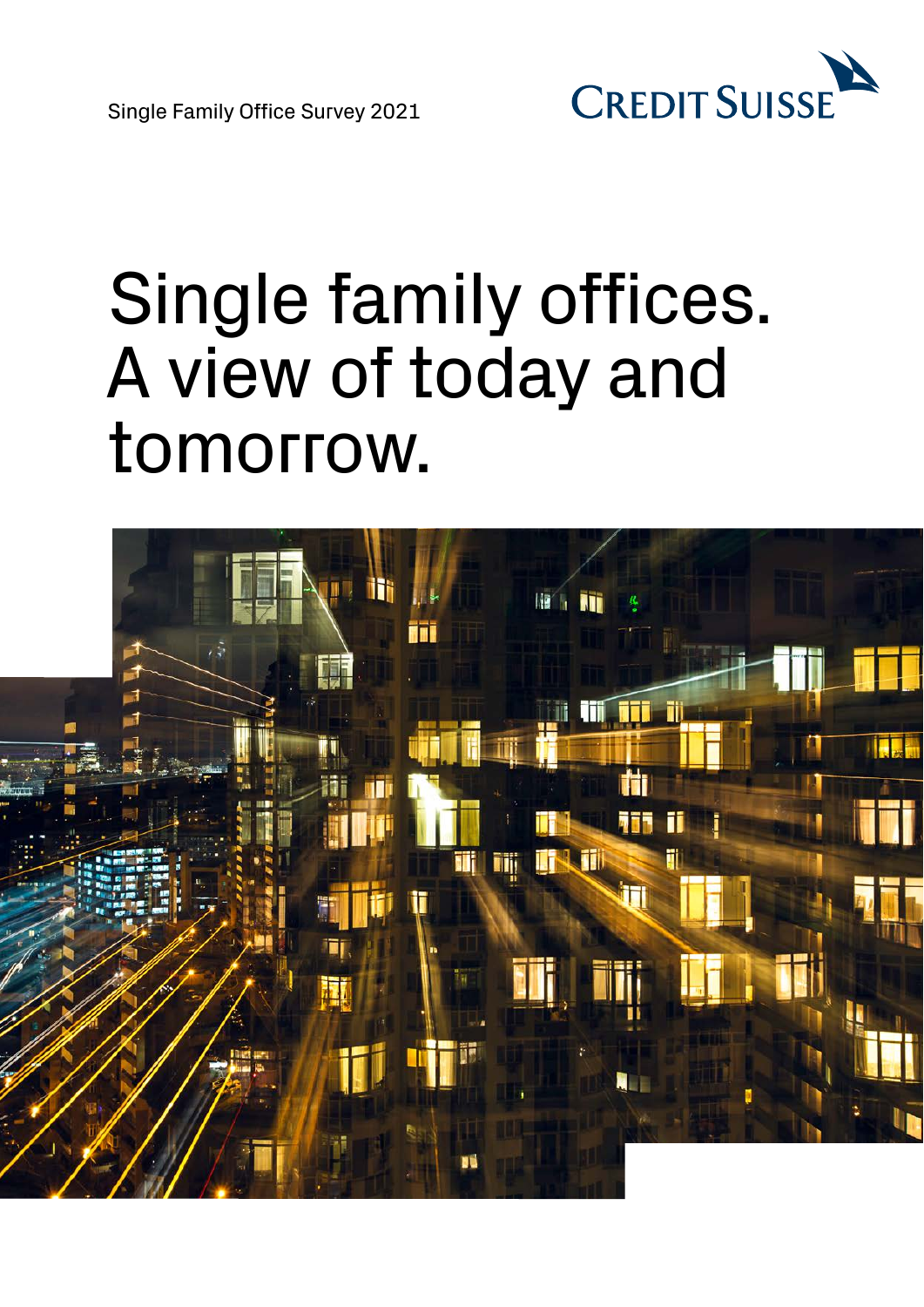## Executive summary

Financial performance and operational efficiencies are essential to our single family office clients.



As we know from our single family office (SFO) clients, financial performance and operational Yet as every SFO ultimately aims to ensure the efficiencies are always top of mind. This dual long-term prosperity of the family, there is high focus, however, may diminish the SFO's ability to value placed on connecting with peers to source see the big picture. In this spirit, we are pleased new ideas. to share the topline report of our first Credit<br>Suisse Family Office Survey, conducted in January 2021.

What emerges is a portrait of SFOs as diverse as the families they represent. While most SFOs handle core financial services in-house, many engage a range of external service providers whose perceived value is worth the cost to the family.

**In search of efficiency and performance** SFOs also have differing views of the challenges As we know from our single family office (SFO) they must face in the near term.

We hope these findings are both enlightening<br>and useful.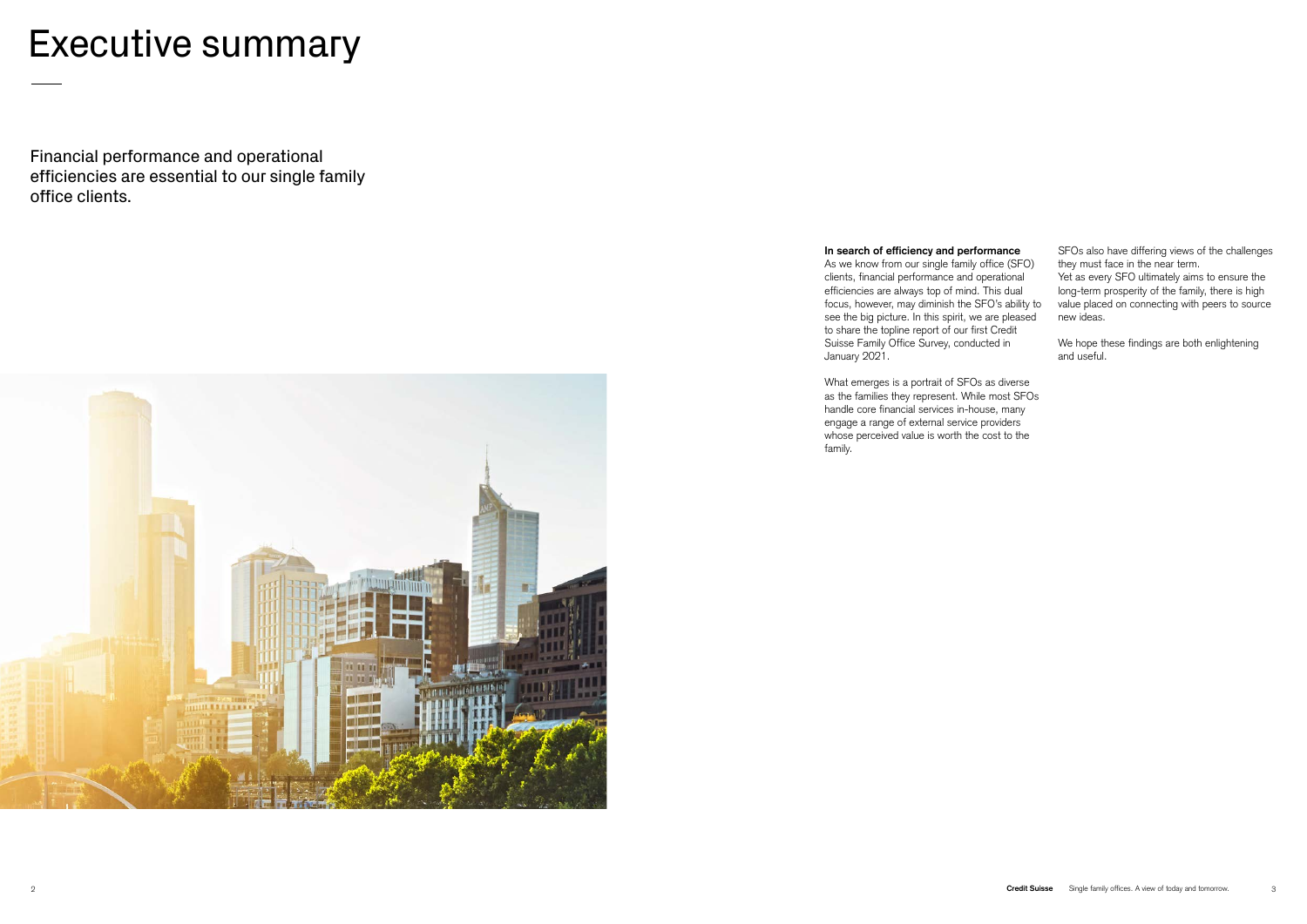## Methodology and profile of respondents

In January 2021, we invited select SFO clients to participate in a confidential online survey.

> The survey was distributed across 41 markets The participating SFOs are responsible for primarily in Europe, Latin America, and the managing a total of USD 80-90 billion in family Middle East. A total of 86 SFO clients took part, assets. On average, they employ ten people with 89% of the participants holding executive, (both family and non-family members) and managing director, or board positions. support six family members across two

generations.

#### Family assets under SFO management

| 13% | $USD > 3$ billion            |
|-----|------------------------------|
| 17% | USD 1 - 3 billion            |
| 25% | USD 500 million - 1 billion  |
| 22% | <b>USD 250 - 500 million</b> |
| 17% | <b>USD 100 - 250 million</b> |
| 6%  | $USD < 100$ million          |
|     |                              |

Percentage of SFOs employing family members

61%

Average number of family members supported by an SFO



#### Number of generations supported by the SFO

| $\mathbf 1$    |           | 20%   |
|----------------|-----------|-------|
| $\overline{2}$ |           | 60%   |
| 3              |           | 17%   |
| 4              |           | $1\%$ |
| 5              |           | $1\%$ |
|                |           |       |
|                | $\bullet$ |       |

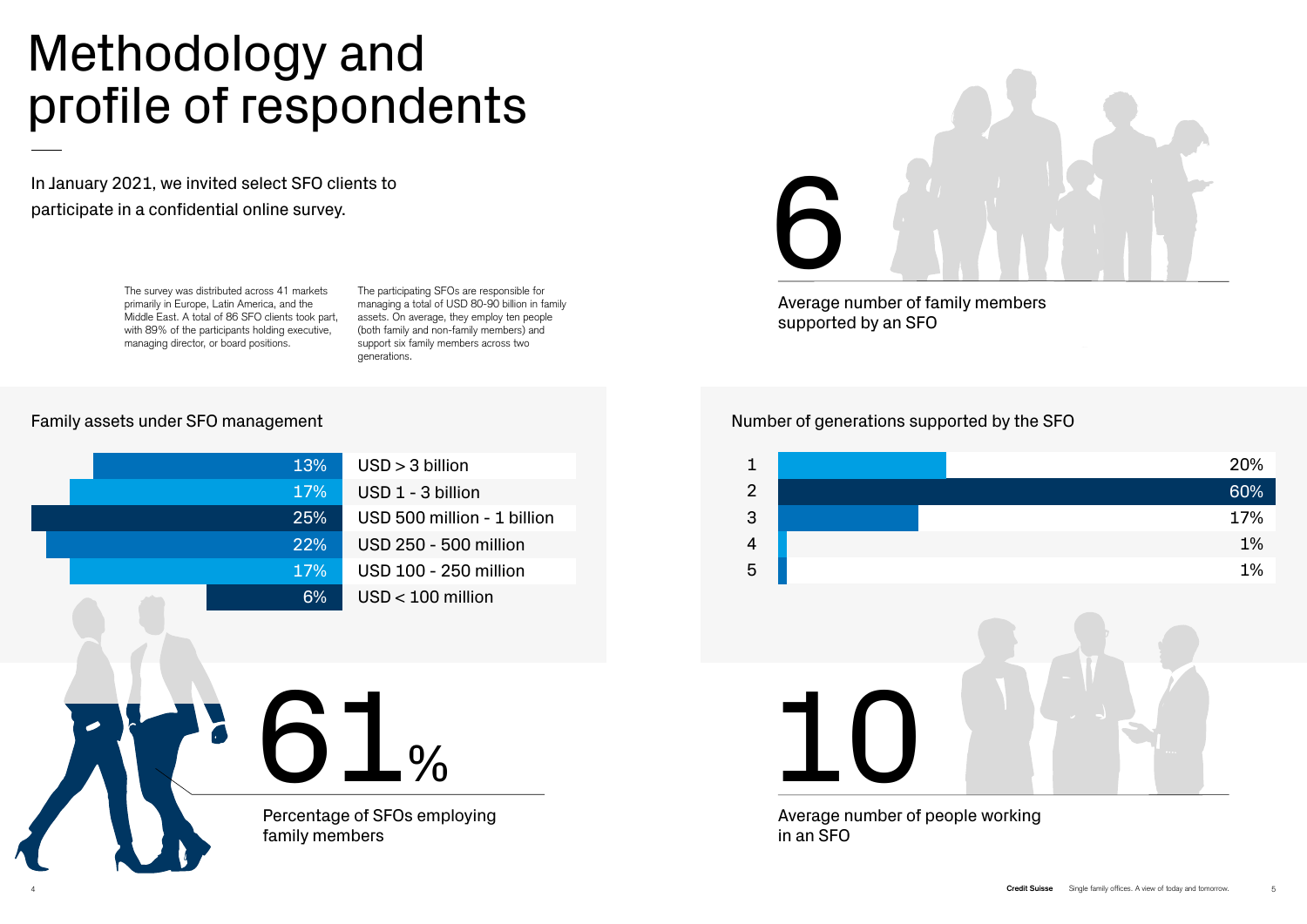## A finance-driven range of services

With financial performance as their main area of focus, most SFOs keep important financial services, such as strategic asset allocation and investment guidelines, in-house.

More than three-quarters of respondents also cited reporting/record-keeping, administration, business and advisory services, and risk management as core internal services.

**44** My main responsibility is to advise the family on financial, real estate, and direct equity investments as well as on wealth planning matters.

Ξ

Outsourced services tend to vary across SFOs, with the exception of tax and legal advisory.

**SFO of 2+ people**  Managing USD 100-250 million in family assets

### In-house versus outsourced services

### **44 A good 80% of portfolio performance** results from the fundamental portfolio mix that corresponds to investors' individual investment objectives and risk tolerance, rather than from tactics

| Strategic asset allocation and<br>investment guidelines |    |     |     |     |     |
|---------------------------------------------------------|----|-----|-----|-----|-----|
| Reporting and record-keeping                            |    |     |     |     |     |
| Administrative services                                 |    |     |     |     |     |
| Business and financial advisory                         |    |     |     |     |     |
| Risk management                                         |    |     |     |     |     |
| Investment manager services                             |    |     |     |     |     |
| Family governance management                            |    |     |     |     |     |
| Life management and budgeting                           |    |     |     |     |     |
| Estate planning and wealth transfer                     |    |     |     |     |     |
| Portfolio management services                           |    |     |     |     |     |
| Philanthropic management                                |    |     |     |     |     |
| Succession planning                                     |    |     |     |     |     |
| Training and education of family members                |    |     |     |     |     |
| Compliance and regulatory assistance                    |    |     |     |     |     |
| Insurance and healthcare solutions                      |    |     |     |     |     |
| Tax and legal advisory                                  |    |     |     |     |     |
| In-house<br>Outsourced                                  | 0% | 20% | 40% | 60% | 80% |

Not performed

or timing.

Sensible strategic asset allocation (SAA) may well be the SFO's most important contribution to sustaining portfolio performance – reflected by the fact that 91% of our SFO clients consider SAA and investment guidelines as key services.

**Nannette Hechler-Fayd'herbe**  CIO for IWM, Credit Suisse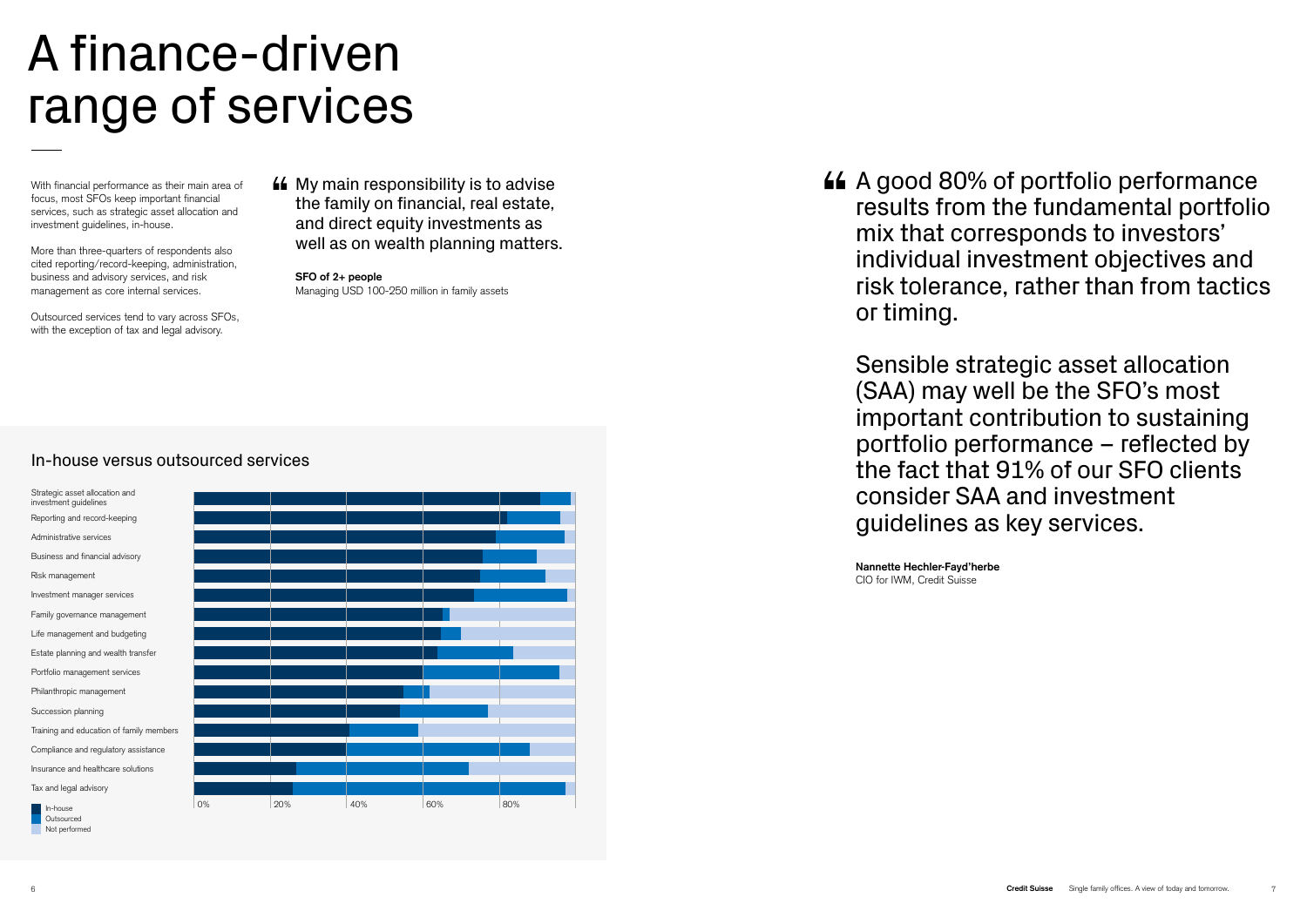## How single family offices see the future

### Importance

The survey respondents were asked which As for the families supported by the SFOs, they challenges, if any, the SFO and the family place high importance on sustainable investing currently face or will face in the future. and education/preparation of the next Technology, IT, and cybersecurity emerged as generation. Their current focus, however, is on followed by cost efficiency and talent ensure long-term prosperity. recruitment.

Challenges in the next 5 years (from less to more important)

#### Summary



the most pressing challenges facing SFOs, managing the volatility related to the pandemic to

Talent recruitment and retention



Challenges faced by the family Challenges faced by the SFO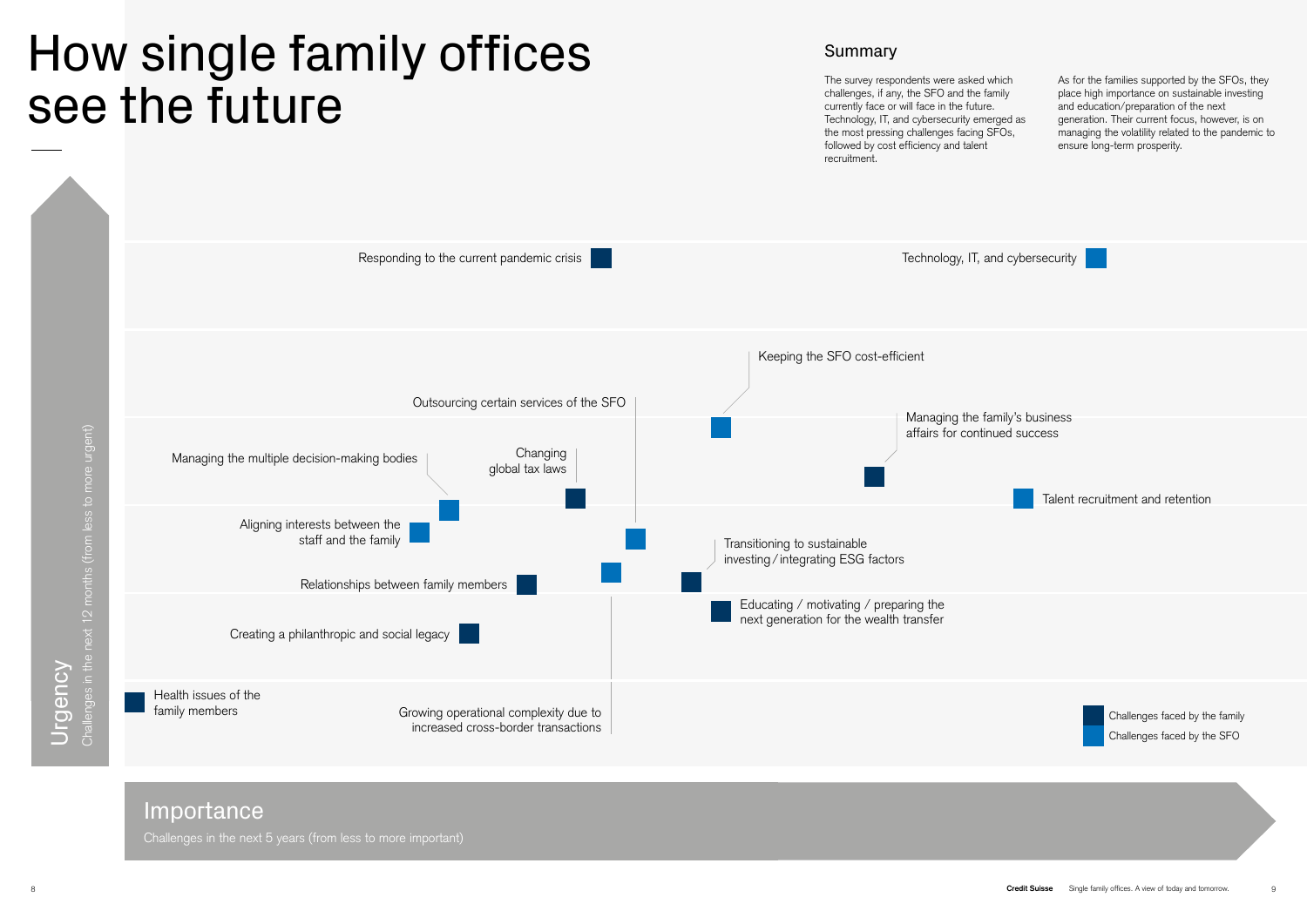# Preparing the next generation

More than half of the participants reported having a written or verbal succession plan in place, while one-third of the participating SFOs are in the process of developing one. This may explain why succession planning and interpersonal clashes are not imminent concerns.

While there is some resistance to discussing ways to involve the next generation, nearly half of the respondents expressed interest in addressing the topic with peers.

> **Training and education of family members**  Training and education of family members<br>41% of SFOs do not perform this service<br>(neither in-house nor with an external partner)

**Family governance management 33% of SFOs do not perform this service**<br>(neither in-house nor with an external partner)

**Succession planning 23%** of SFOs do not perform this service<br>
(neither in-house nor with an external partner)

**Have the family's succession plan in place For All Strate Strate Strate is a verbal agreement**<br>Another 33% have a plan under development

Of note, a fairly high proportion of SFOs do not provide or outsource services related to training and family governance management. As we expect a major transfer of wealth between generations in the next two decades, there could be greater demand for these services as families turn their focus to ensuring a smooth transition and maintaining a sense of unity.

### SFO succession planning challenges in the short, medium, and long term

**Discomfort with discussion** 

**plan their future** 

**relinquish control** 

**enough to take over** 



**a successful succession plan**  and/or **lack of good advice** 



**Infighting between family** 

**members**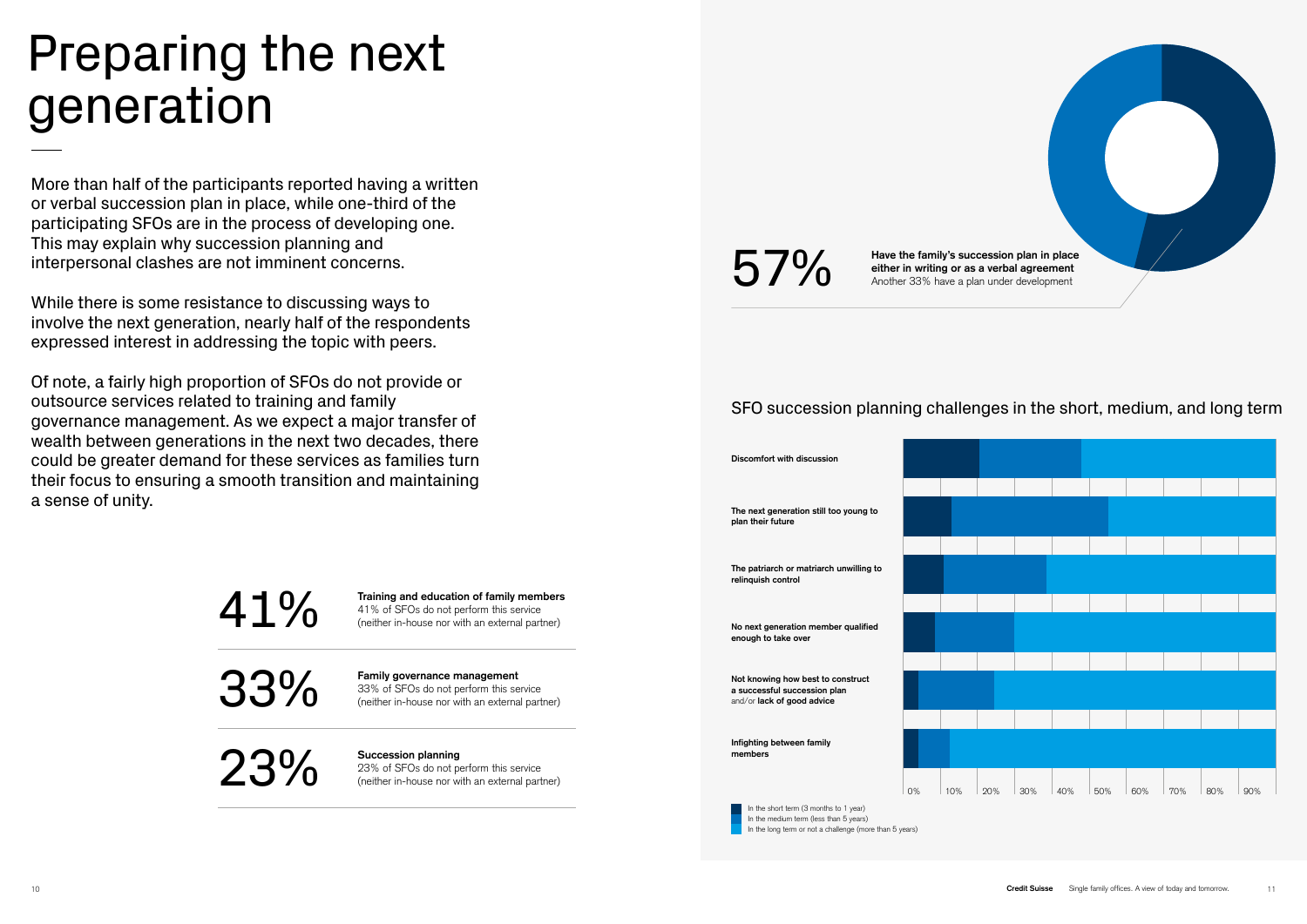## A boost in sustainable investing

Although institutional investors have led the way in sustainable and impact investing, nearly half of the SFOs surveyed intend to increase their sustainable investments in the next two to three years.

This shift reflects a range of factors, from the changing regulatory environment and growing awareness of the financial risks attached to controversial sectors, to climate change and increasing pressure from consumers and other stakeholders.

Renewable energy, followed by health and education, are considered the most compelling sustainable investment areas for SFOs.

49 %

Plan to increase sustainable investments in the next 2-3 years SFO areas of interest for sustainable

|       | <b>613Yo</b><br>Renewable energy       |
|-------|----------------------------------------|
| 61%   | <b>Health</b>                          |
| 48%   | Education                              |
| 36%   | Infrastructure                         |
| 36%   | Food                                   |
| 36%   | <b>Environment and biodiversity</b>    |
| 36%   | Agriculture                            |
| 32%   | <b>Climate action</b>                  |
| 28%   | Poverty and social inequalities        |
| 23%   | Responsible consumption and production |
| 20%   | Circular economy                       |
| 19%   | Sustainable cities                     |
| 16%   | Don't know                             |
| $9\%$ | <b>Gender equality</b>                 |
| 7%    | <b>Communities</b>                     |

5% Governance

| ble investing  |  |
|----------------|--|
|                |  |
| vable energy   |  |
|                |  |
|                |  |
|                |  |
| sity           |  |
|                |  |
|                |  |
| lities         |  |
| and production |  |
|                |  |
|                |  |
|                |  |
|                |  |
|                |  |
|                |  |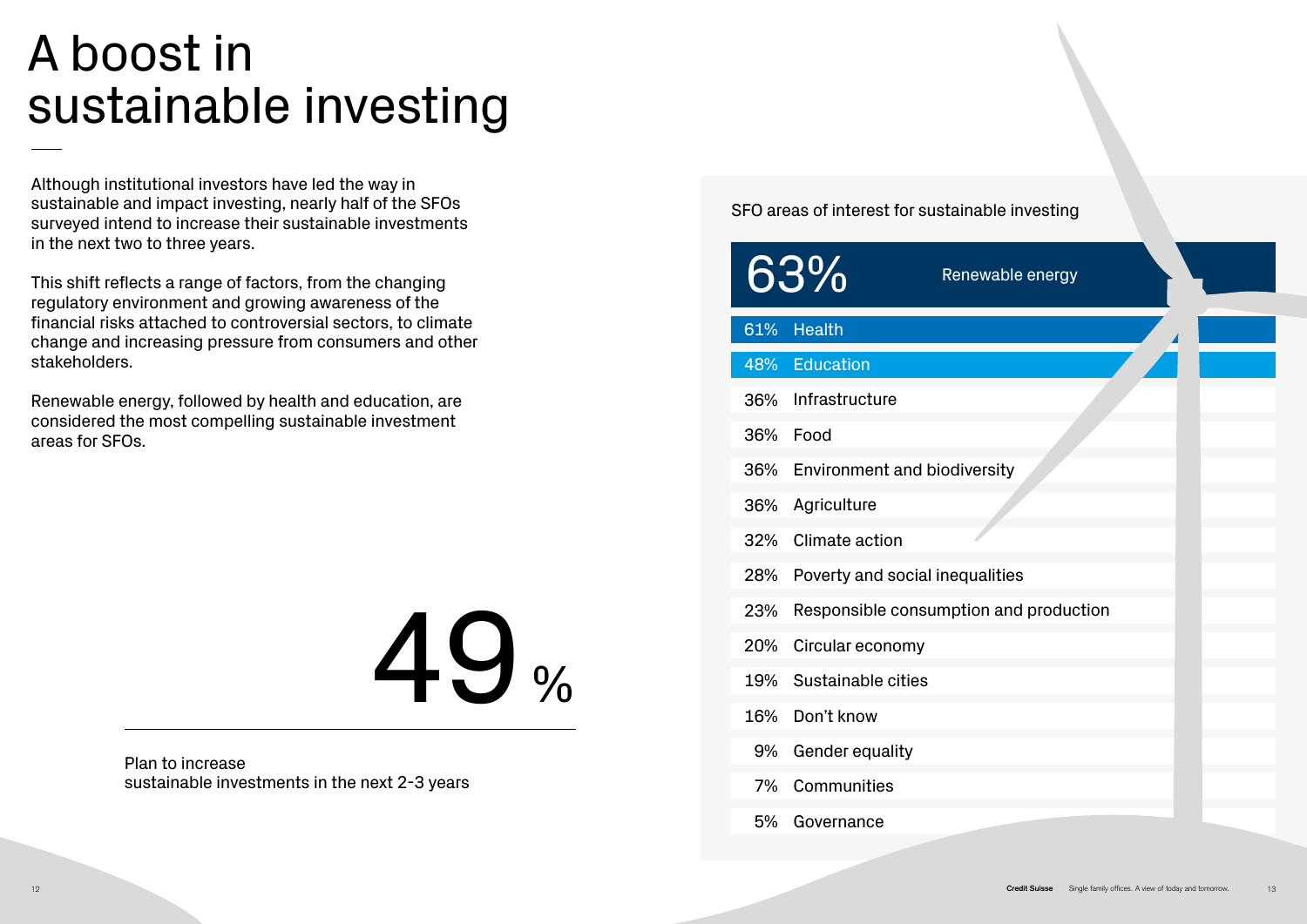# SFO expectations of banking partners

Bank selection

In light of the SFO's focus on financial performance and efficiency, it is not surprising that direct access to experts and trading desks ranks as a leading factor in bank selection. The bank's level of fees, market insight, and integrated services are also important criteria.

Products and services considered important or very important when choosing a bank

 $\sim$  94 %  $\sim$  94 %  $\sim$  0.3 % access to specialists and trading desks 93 % access 1.4  $\,$  93 % Market information and research  $\sim$  91 %  $\,$  91 %  $\,$ Large range of products and services  $77\%$  "One-stop shop" approach and access to investment banking services 77 % Online and mobile solutions (digital interfaces with the bank) 76 %  $\,$ Access to senior management of the bank  $73\%$  Robust framework for strategic asset allocation 63 % International locations of the bank and global booking platforms  $62$  %  $\mathcal{L}$  dialigence of and access to alternative investment funds 61 % 61 % Capabilities in structured lending real asset lending real asset lending  $56 \%$ Access to private investment operation in version opportunities including club deals  $\sim$  55 %  $G_{\rm 51}$  %  $G_{\rm 51}$  %  $G_{\rm 51}$  %  $G_{\rm 51}$  %  $G_{\rm 51}$  %  $G_{\rm 51}$  % . Access to other single family of  $44 \%$ Sustainable and impact investing solutions  $41$  %  $\sim$  41 % and flow 41 % and flow 41 % Customized discretionary mandates 37 % Family governance advice  $\sim$  35 %  $\,$  35 %  $\,$  $\sim$  27 %  $\,$ Trust solutions  $20\%$  $\sim$  18 % and 18 % advice 18  $\sim$  18 % and 18 % and 18 % and 18 % and 18 % and 18 % and 18 % and 18 % and 18 % and 18 % and 18 % and 18 % and 18 % and 18 % and 18 % and 18 % and 18 % and 18 % and 18 % and 18 % and 18 % an **Preferred qualities in** When it comes to banking partners, SFOs most<br> **PREFERENTED CONSISTS** value expertise and a solution-oriented mindset. **bankers**<br>**bankers** other factors, such as a can-do attitude and the other factors, such as a can-do attitude and the personal relationship, also play a role.

(Most important are)

## flexibility and efficient digital channels for trades, analysis, and detailed or consolidated information

downloads.

**SFO of 3 people**  Managing USD 100-250 million in family assets

33, 31% 27% 24% 23% Can-do attitude Responsiveness Strong personal relationship Solution-oriented mindset **%** Expertise

14 **Credit Suisse** Single family offices. A view of today and tomorrow. 15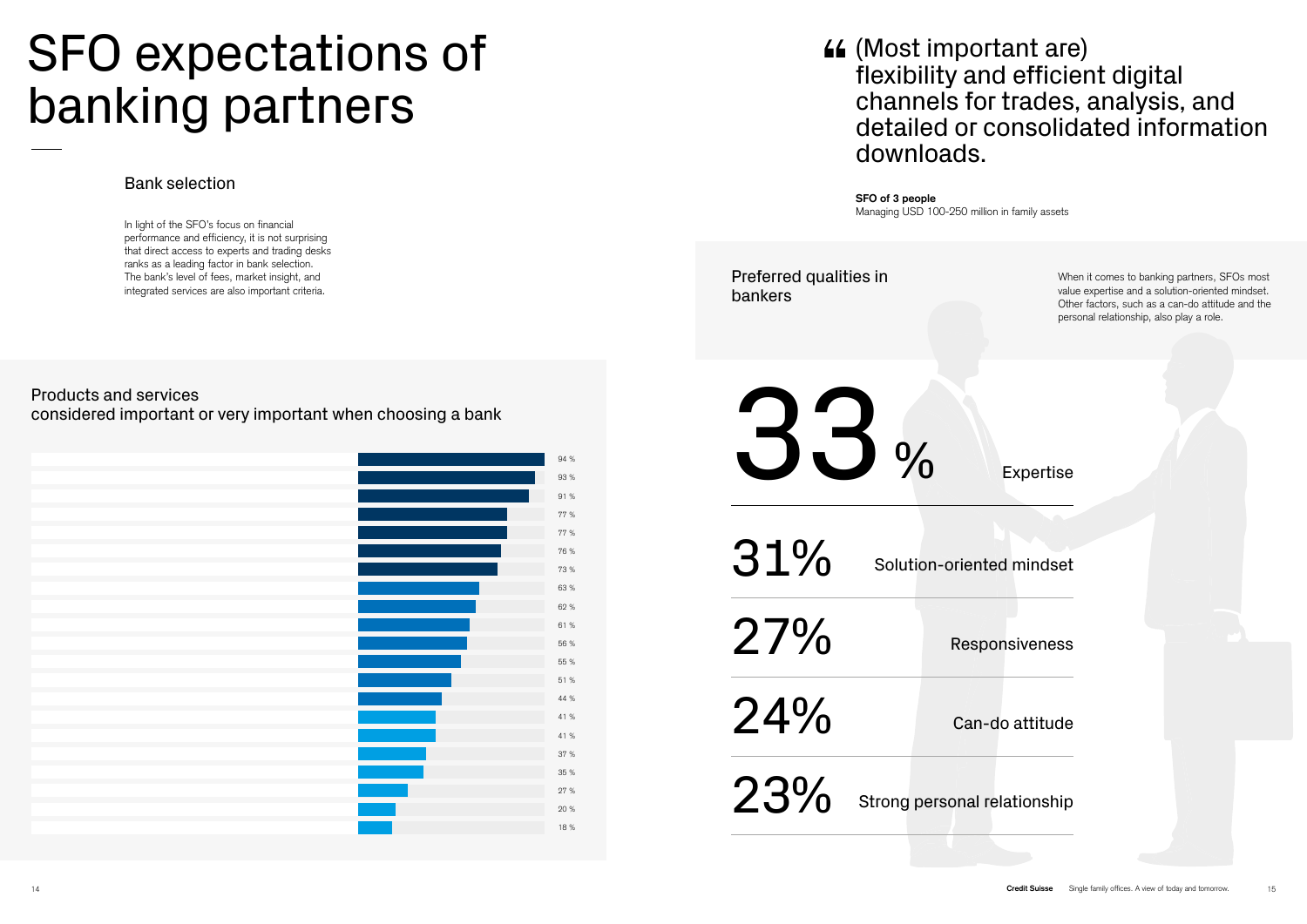# A quest to connect

Participants expressed interest in connecting with and learning from peers representing other SFOs. In addition to sourcing new investment ideas, they indicated an openness to discussing best practices and business issues that have a direct impact on SFO performance and effectiveness.

### Preferred topics to discuss with other SFOs

It is provided for informational and illustrative purposes only, does not constitute an advertisement, appraisal, investment research, research recommendations, investment recommendations or information recommending or suggesting an investment strategy, and it does not contain financial analysis. Moreover it does not constitute an invitation or an offer to the public or on a private basis to subscribe for or purchase products or services. Benchmarks, to the extent mentioned, are used solely for purposes of comparison.

## Important information

Source: Credit Suisse, otherwise specified.

This material has been prepared by CREDIT SUISSE GROUP AG and/or its affiliates ("Credit Suisse").

The information contained in this document has been provided as a general commentary only and does not constitute any form of personal recommendation, investment advice, legal, tax, accounting or other advice or recommendation or any other financial service. It does not take into account the investment objectives, financial situation or needs, or knowledge and experience of any persons.

This document may provide the addresses of, or contain hyperlinks to, websites. Credit Suisse has not reviewed the linked site and takes no responsibility for the content contained therein. Such address or hyperlink (including addresses or hyperlinks to Credit Suisse's own website material) is provided solely for your convenience and information and the content of the linked site does not in any way form part of this document. Accessing such website or following such link through this document or Credit Suisse's website shall be at your own risk.

The information provided is not intended to constitute any kind of basis on which to make an investment, divestment or retention decision.

Credit Suisse recommends that any person potentially interested in the elements described in this document shall seek to obtain relevant information and advice (including but not limited to risks) prior to taking any investment decision.

**If distributed by Credit Suisse Securities (India) Private Limited India:** This report is distributed by Credit Suisse Securities (India) Private Limited (CIN no. U67120MH1996PTC104392) regulated by the Securities and Exchange Board of India as Portfolio Manager (registration no. INP000002478), Research Analyst (registration no. INH 000001030), and as Stock Broker (registration no. INZ000248233), having registered address at 9th Floor, Ceejay House, Dr.A.B. Road, Worli, Mumbai - 18, India, T- +91-22 6777 3777

The information contained herein was provided as at the date of writing, and may no longer be up to date on the date on which the reader may receive or access the information. It may change at any time without notice and with no obligation to update.

| <b>Topics</b>                                                                     |  |     |
|-----------------------------------------------------------------------------------|--|-----|
| Sourcing new investment ideas                                                     |  | 62% |
| Investment strategy and asset allocation                                          |  | 58% |
| Best practices to involve the next<br>generation                                  |  | 49% |
| Regulatory and tax issues                                                         |  | 48% |
| SFO annual strategic planning                                                     |  | 47% |
| Advice on governance structure                                                    |  | 45% |
| Information about specific investments                                            |  | 43% |
| Cybersecurity and technology strategy                                             |  | 38% |
| Formalizing the approach to wealth-related<br>risk with a risk management process |  | 32% |
| Sustainable and impact investing                                                  |  | 32% |

To the extent that this material contains statements about future performance, such statements are forward looking and subject to a number of risks and uncertainties. It should be noted that historical returns, past performance and financial market scenarios are no reliable indicator of future performance. Significant losses are always possible.

This material is not directed to, or intended for distribution to or use by, any person or entity who is a citizen or resident of, or is located in, any jurisdiction where such distribution, publication, availability or use would be contrary to applicable law or regulation, or which would subject Credit Suisse to any registration or licensing requirement within such jurisdiction.

The recipient is informed that a possible business connection may exist between a legal entity referenced in the present document and an entity part of Credit Suisse and that it may not be excluded that potential conflict of interests may result from such connection.

58% This document has been prepared from sources Credit Suisse believes to be reliable but does not guarantee its accuracy or completeness.

Credit Suisse may be providing, or have provided within the previous 12 months, significant advice or investment services in relation to any company or issuer mentioned.

This document is intended only for the person to whom it is issued by Credit Suisse. It may not be reproduced either in whole, or in part, without Credit Suisse's prior written permission.

**If distributed by Credit Suisse Financial Services (Israel) Ltd. in Israel:** This document is distributed by Credit Suisse Financial Services (Israel) Ltd. Credit Suisse AG, including the services offered in Israel, is not supervised by the Supervisor of Banks at the Bank of Israel, but by the competent banking supervision authority in Switzerland. Credit Suisse Financial Services (Israel) Ltd. is a licensed investment marketer in Israel and thus, its investment marketing activities are supervised by the Israel Securities Authority.

**If distributed by Credit Suisse Securities (Japan) Limited ("CSJL") in Japan:** In Japan, this material is distributed by Credit Suisse Securities 38% (Japan) Limited ("CSJL"), a registered Financial Instruments Firm (Director-General of Kanto Local Finance Bureau (Kinsho) No. 66). CSJL is a member of Japan Securities Dealers Association, Financial Futures Association of Japan, Japan Investment Advisers Association and Type II Financial Instruments Firms Association.

32% **South Africa:** The legal entities Credit Suisse AG (FSP number 9788) and Credit Suisse UK (FSP number 48779) are registered as financial services providers with the Financial Sector Conduct Authority in South Africa

Copyright © 2021. CREDIT SUISSE GROUP AG and/or its affiliates. All rights reserved.